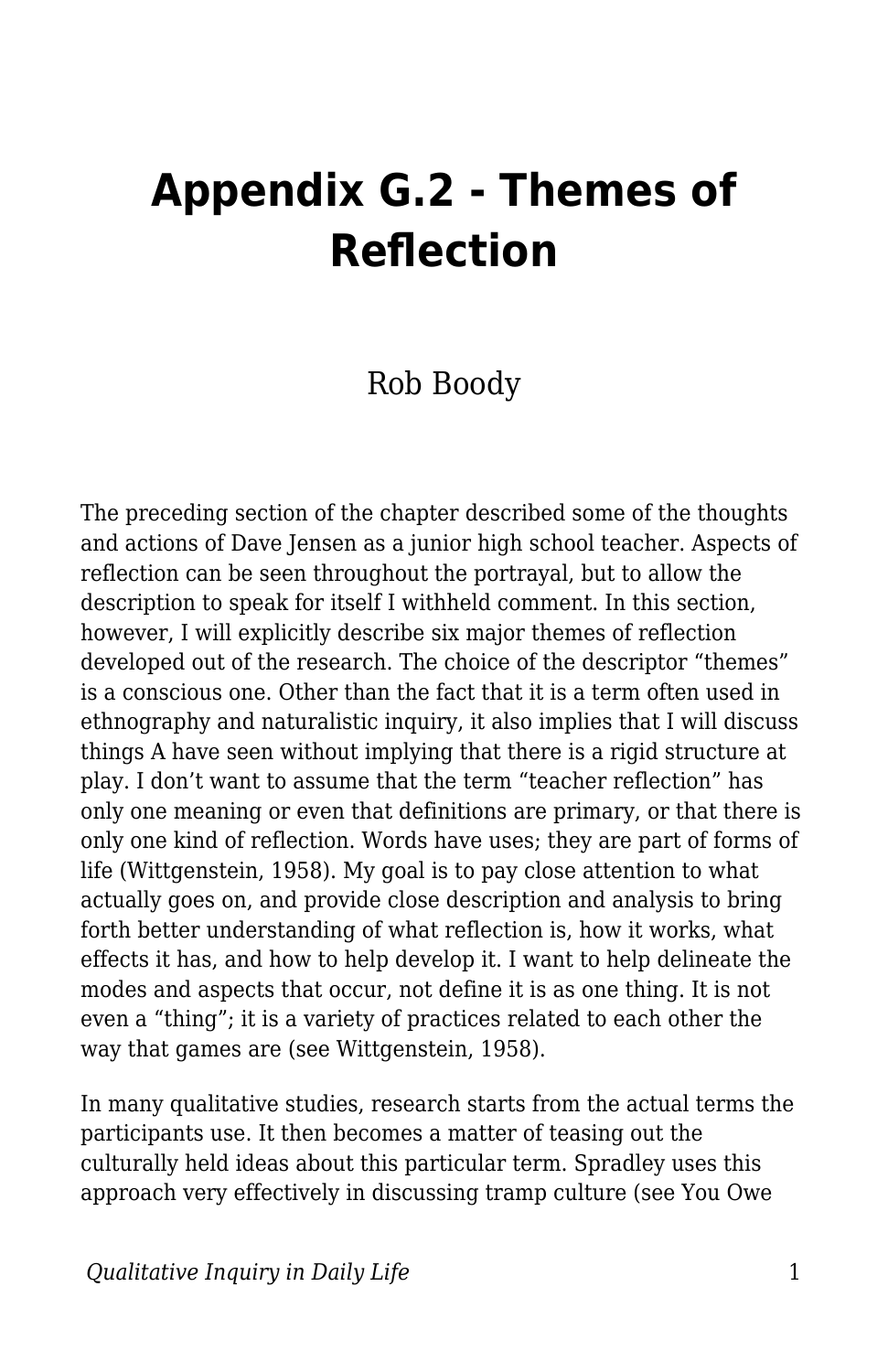Yourself a Drunk, Spradley, 1974).

In the present study, "reflection" is not a term that Dave Jensen used in the way it is used here. However the idea of researching reflection came out of our work together. So, in a sense, I am applying a term from the literature onto Dave's experience. It is helpful to have some organizing concept to pull together all of the singular occurrences we have experienced in his classroom. But at the same time such a concept can be dangerous to productive thinking and action. Even more than bringing the literature to bear on the classroom I would like Dave Jensen's experience inform what I have seen in the literature.

There are potentially many other ways to talk about what goes on in Dave's classroom. I am not creating an interpretation that is clear and distinct from all other characterizations; I do not require convergent and discriminant validity. I welcome reverberations. I am trying to create an interpretation that will be beneficial for teacher educators, teachers, and ultimately, for students, parents, and the communities in which they live. Therefore, if some of what I say seems not to fit, or is wrong, or doesn't connect, readers should not feel coerced to accept it. On the other hand, if something I say does not neatly fit into a pre-existent scheme I hope readers will consider the possibility of throwing the scheme away and opening themselves up to new experiences and thoughts.

## **Theme 1: The Four Theoretical Versions of Reflection**

I did not go into the study to prove or disprove the major views of reflection, but as I read the literature on reflection at the same time period as I did the fieldwork, I could not help but consider what I was seeing in light of the theories I was reading. I found them all to be helpful in thinking about parts of Dave Jensen's experience, but too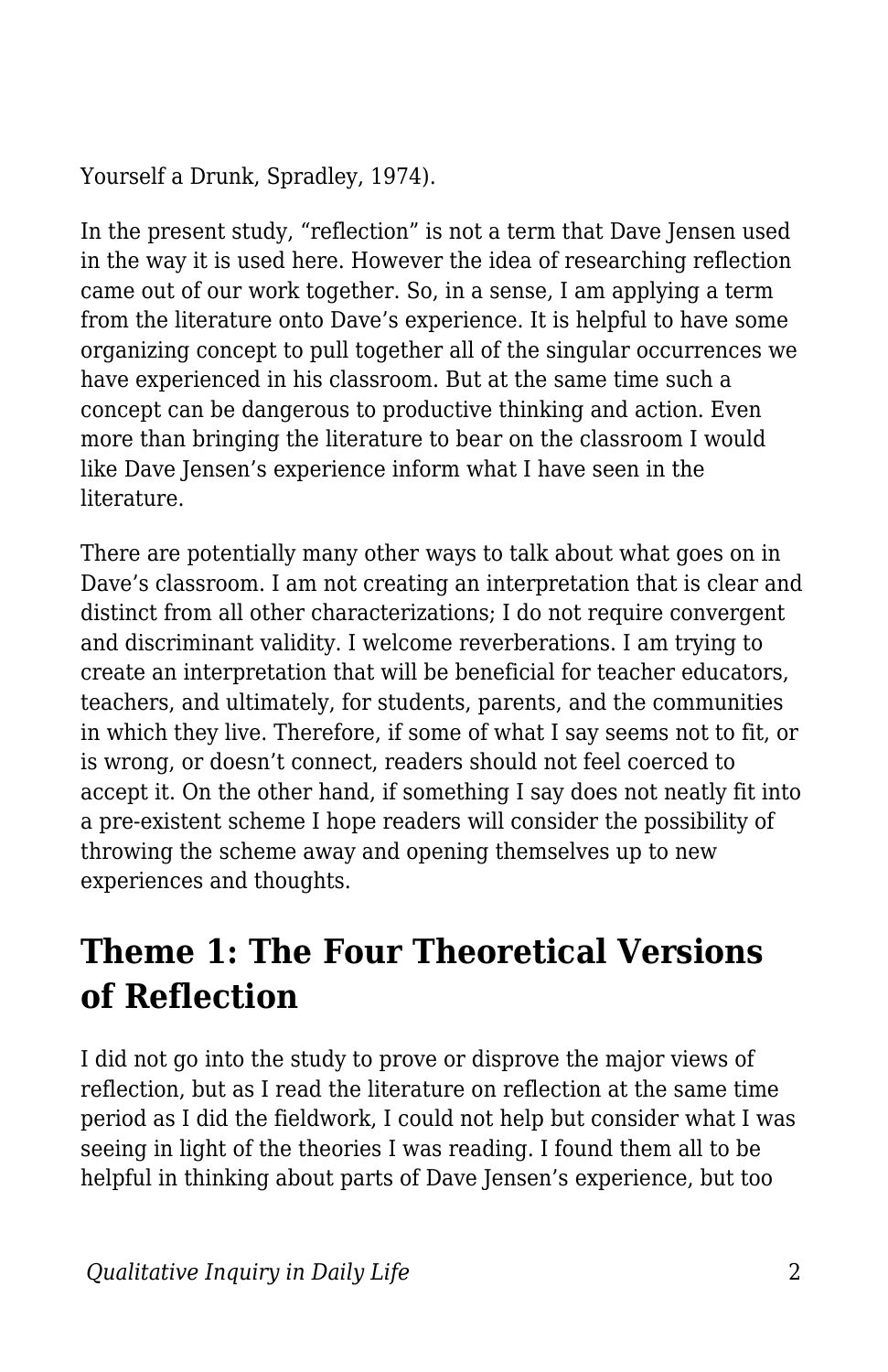narrow and limited to be useful to me in articulating a wider view. I do not think that any of the received theories account for enough of what I saw going on, nor do I think that their language is as rich as could be. On the other hand, I think there are reasons for using each of their languages, and each can be used to describe some of what I saw. Let me briefly indicate what I think each of the four views has to offer and what some of the weaknesses of each view are.

Retrospective Analysis: There are certainly times when Dave would, after the fact, think about what had just happened to make sense of it. The problem with describing reflection in this way is that it ignores many other facets of reflection that are not retrospective, neither are they as conscious and deliberate. It ignores the larger context of his life. In addition, nothing is said about how such reflections make a difference in the present or future. That is, even if a teacher looks back on a teaching experience and thinks, for example, "I don't think that the students got very much out of this lesson," it is not clear how this will or will not factor into future teaching experiences.

One issue not well discussed in the literature is what exactly it is that is looked back upon. Dave Jensen, for example, saw things in his classroom that many people would not have seen. But there is always more that could have been seen. And there are different ways of seeing. Thinking of reflection merely as looking back on experience assumes the neutrality and givenness of experience.

Another slighted issue is that for such reflections to make a difference depends on a lot of things that are not discussed. For example, if Dave decides that a class did not go well and reflects on it, how will that affect tomorrow's classes? The class he reflected on is already past, and presumably tomorrow's plan is not identical. And if teaching is not mechanical, but a human activity, then the results of reflection are not mechanical in nature, and their influence not of a causal nature. A third issue is that there is a tendency to lose connection with the other person in thinking of reflection as retrospection. Retrospection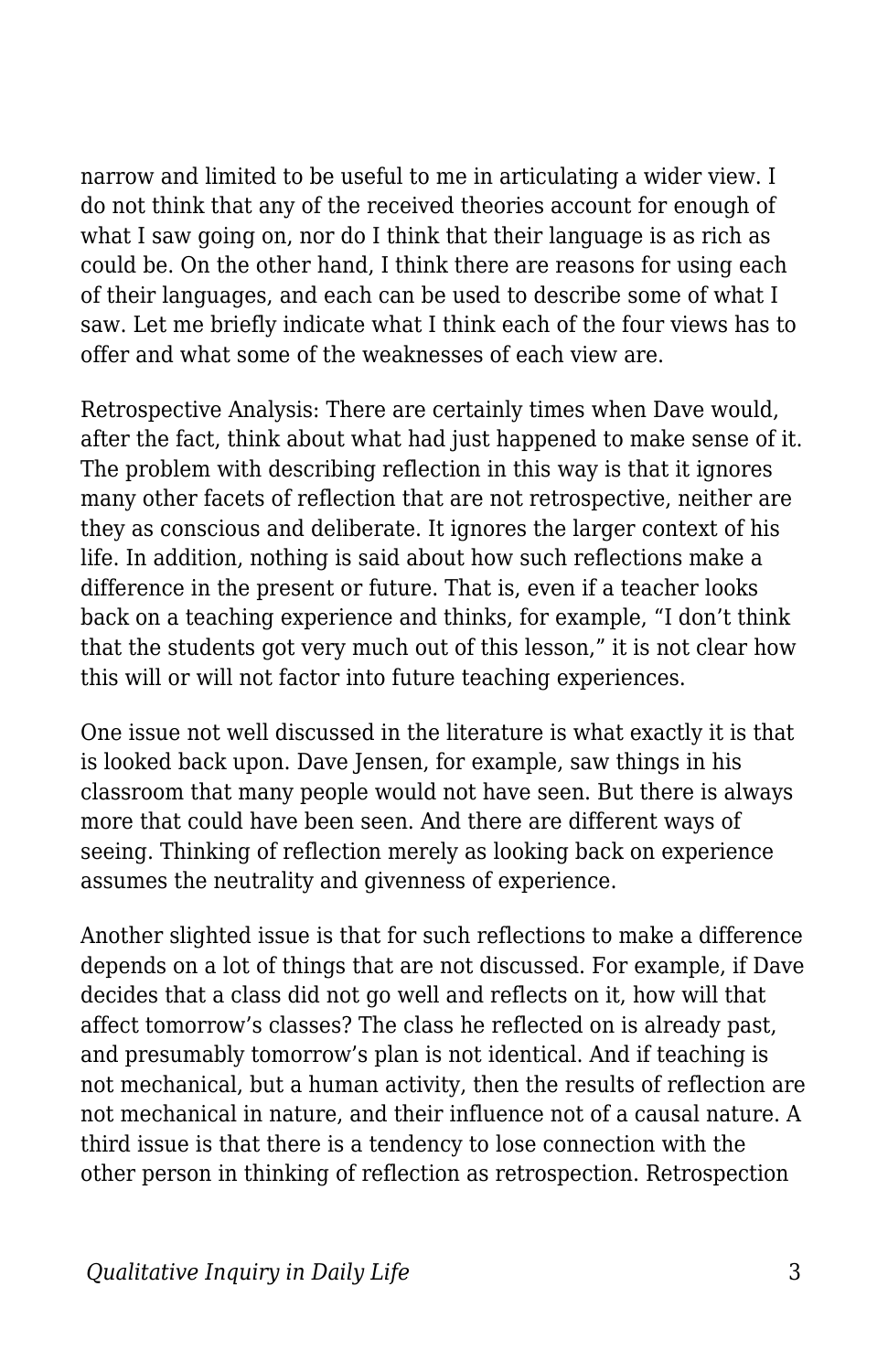is always after the fact, and it can be very introspective.

Dave Jensen does sometimes seem to do something like Cruickshank's (1987) analysis of effectiveness of methods and techniques. But he works with real lessons to real students, not contrived situations, as does Cruickshank. And, like most teachers, Dave usually reflects alone. As part of a larger teacher education approach, Cruickshank's method may well be a useful approach for limited objectives; but it is not a good description of how practicing teachers reflect.

Dewey: Some of Dave's reflection might well be seen as a problem solving process. But again, problem solving alone does not describe the broad range of his reflections, and it ignores the fact that problems and rationality do not drive the process.

Consider the story above of his development as a teacher of reading fueled by the students' cry of "I hate to read." This could be seen as a case of problem-solving‹he felt discomfort with what was going on, he worked out some things to do, he found a way to talk about it, and he could tell that some of what he was changing to was working. But as my analysis of the situation from the perspective of Dewey's sevenstep model shows, this model is not a good description of the situation. (The italicized parts are quoted from p. 25 above, the rest of the text is my analysis.) Pre-reflection. Starts with a problematic situation, "perplexed, troubled, or confused" (Dewey, 1933, p. 199). This was certainly the case in our example. But this formulation tends to ignore the possibility that one could investigate something problematic in theory although not yet in practice or that one felt led to investigate without feeling any essential sense of anxiety. It also assumes that the natural position of humans is to be happy and satisfied, and not perplexed or troubled.

1. Direct action temporarily inhibited, so that thinking may take place. Suggestions of what to do occur; if more than one option exists, inquiry proceeds. Dave Jensen did not stop teaching the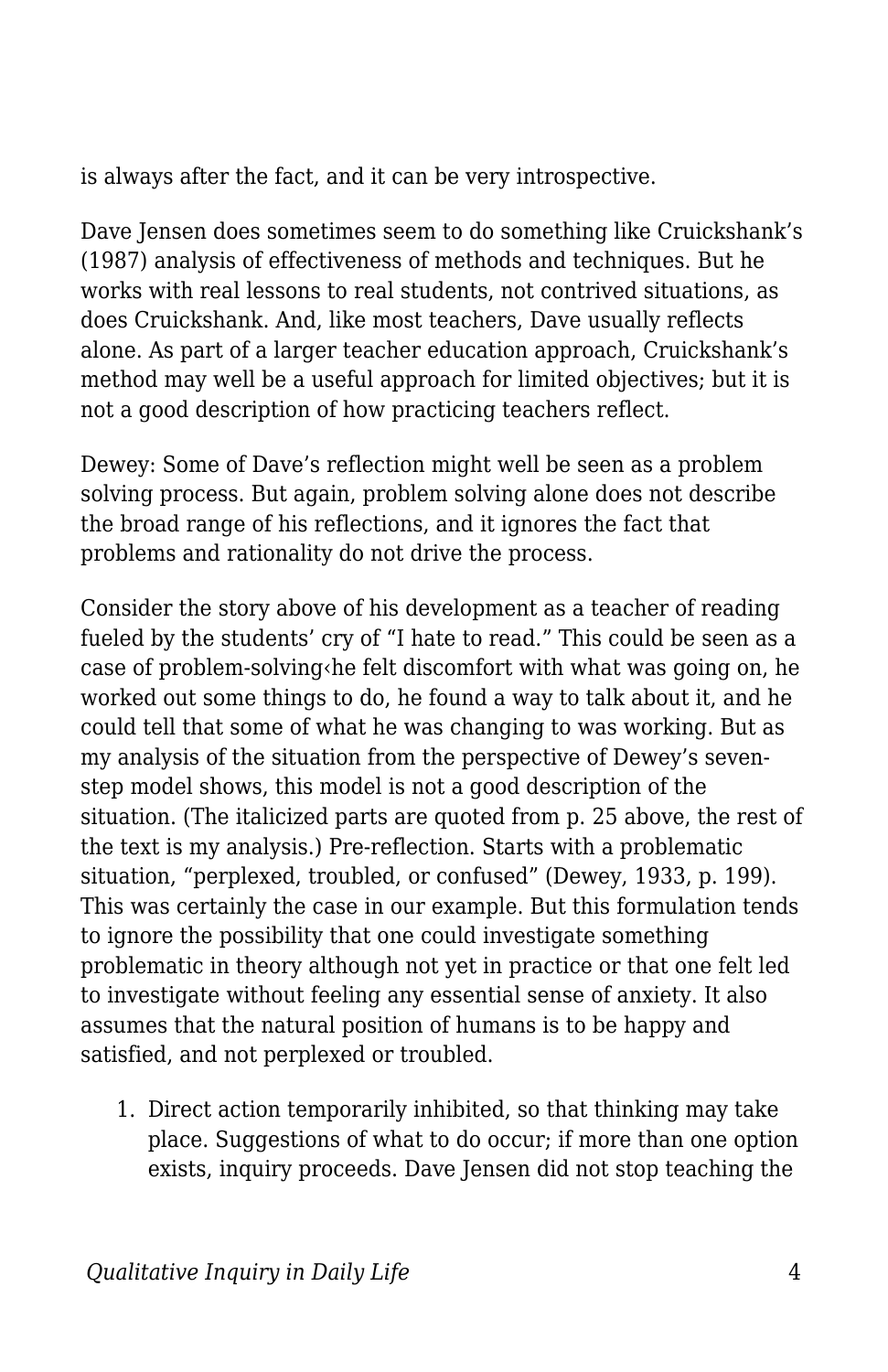students so he could reflect; he did his sit-down thinking after teaching hours. But why do we assume that no ideas can come while action is taking place (see, for example, Schon, 1983; also pp. 43-46 above). This model says nothing about where the suggestions come from. Is it always necessary to have competing suggestions for inquiry to proceed?

- 2. Felt uneasiness transformed through identification and articulation into an intellectual problem to be solved. There certainly was some sense of this happening, although Dave taught for years before the major breakthrough occurred in 1984. It was much more than an intellectual problem. The knowledge required was not something he could get entirely from books or talk. He had to feel his way into it, and develop practical knowledge to guide him in carrying out what needed to be done.
- 3. Working hypothesis developed to guide data collection. His original data was gathered probably without hypothesis, as is most ethnographic data. Gathering data to support or refute a particular hypothesis has the tendency to cast everything in terms of that particular hypothesis and ignores much else that may be going on. Too often an hypothesis becomes a straight jacket.
- 4. Proposed solution elaborated and connected with other things through a reasoning process. This certainly occurred in the case I am discussing, but Dave's "solution" is not in essence a methodological or technical solution. It involved a different way of relating with students and of seeing the process and pedagogy of reading; it was a different form of life.
- 5. Attempt made to verify the hypothesis through empirical testing. Further refinement of the hypothesis and further testing can occur if the initial test does not verify the hypothesis. What kind of evidence would confirm or disconfirm the hypothesis? Dave Jensen continually tests his activities, but on the grounds of what specific hypothesis? This is not to say that he does not employ verbal formulations that sound like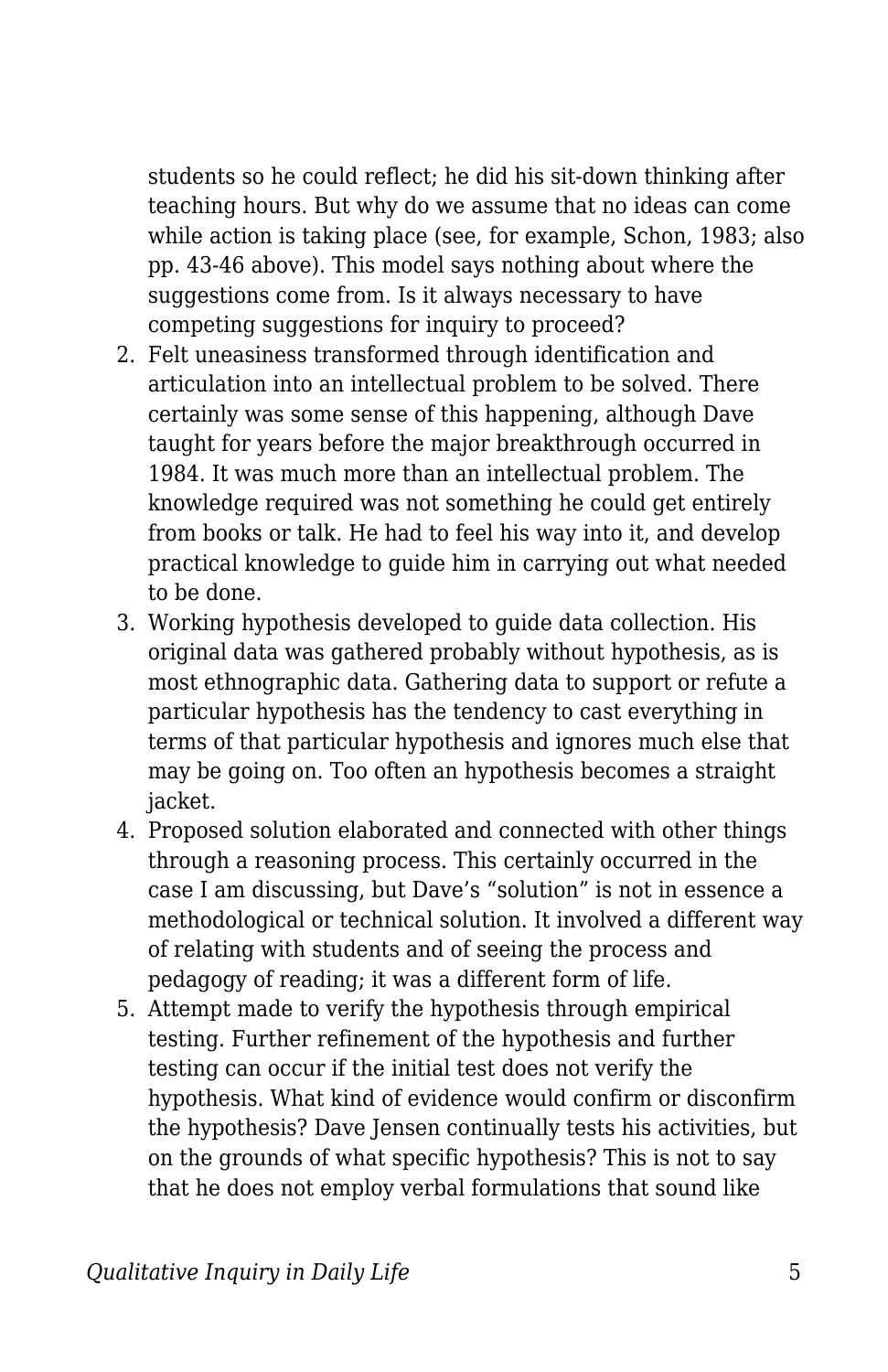hypotheses, for that he does not test these. I am simply pointing out that the process of hypothesis testing is not as straightforward as the model suggests. For example, if we take a verificationist approach, making a hypothesis and looking to see if the predicted results occur, we are unable to certify our hypothesis due to the logical fallacy of affirming the Consequent. More than predicate calculus is required.

Post-reflection. In post-reflective period, a feeling of "a direct experience of mastery, satisfaction, enjoyment (Dewey, 1933). This is not Dave's usual state at all. He continues to be troubled by his teaching and the needs of his students. He does often feel satisfaction when students he works with do well and break out of bad habits. But he still worries about he others. Van Manen: One could always, of course, spread Dave Jensen's actions out along van Manen's hierarchy. Following Noffke and Brennan's critique, however, to do so tends to ignore the connections between the levels in the hierarchy, and the idea that all of the levels are needed. In addition it takes as the ideal state something that does not reflect Dave's situations. Take, for example, his moving from book reports to his version of written book sharing‹"For Our Reading Pleasure.' Perhaps there is not really that much difference. Perhaps it is only a difference "in technique." Or is it? Could the change in technique be seen as a way to promote free speech community, not as an impediment to it? "For Our Reading Pleasure" is intended to be a way to let students talk more about what they got out of a book, and in a way that might invite other students to want to read it. Several students who disliked many aspects of the class nevertheless took this social aspect of the class very seriously and spent much time preparing their submissions.

Schon: Sometimes Dave Jensen does what could be labeled as reflection-in-action. Indeed, I find Schon's (1983) notion very powerful, as it gives a way to see mindful work going on even in "on the fly" action. To me, this is an important advance for the status of teacher knowledge (see Boody, 1992). Schon provides a way to talk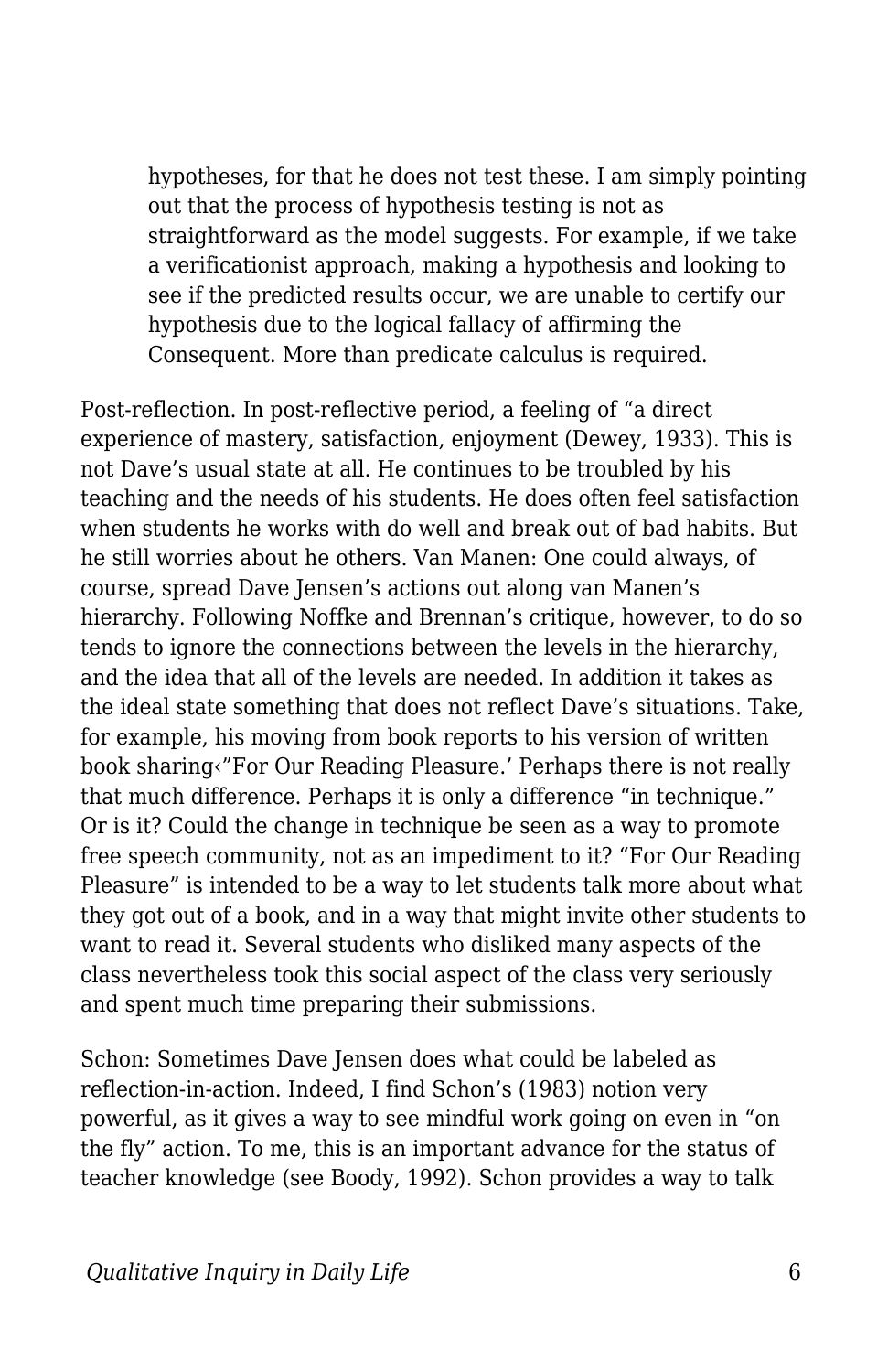about teachers as problem solvers, as Dewey attempted, but without some of the baggage left over from nineteenth century science (see the following chapter) that Dewey's approach carried with it. But once again, there are other ways of reflecting as well, and reflection-inaction misses the personal and ethical nature of reflection. For example, when I see Dave talking with a student about something, and reframing the situation for them, what I see happening is more than a description of mental processing‹I see obligation. Why does Dave bother to try to reframe something at all? Is reframing an intellectual game or an act of service? Particular students trouble him over extended periods of time, sometimes well past when anything concrete could have been done for them.

Each of the four ideas of reflection from the literature can be seen in the data. Each is a perspective from which to see the data, each revealing and concealing different things. But I find none of them individually, or collectively, enough to account for what I see going on.